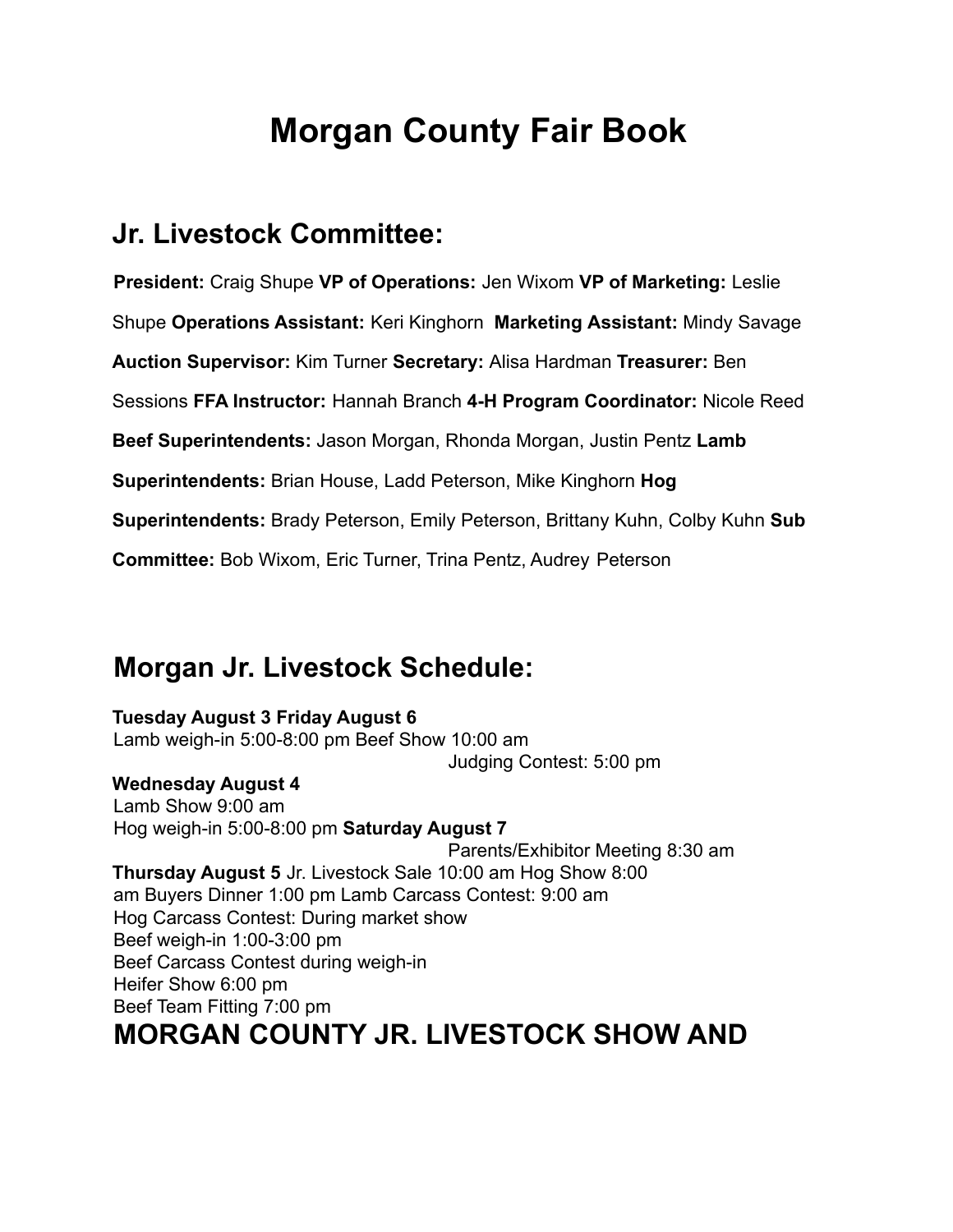### **SALE Sale Information:**

- Morgan County Jr. Livestock sale will be held in the Ray W. Little Education Pavilion Saturday, August 7, 2021 10:00 am.
- Buyers will be assigned buyer's numbers. Buyers and Boosters are requested to settle accounts the day of the sale.

#### **Sale Rules:**

- 1. ALL sales must go through the Jr. Livestock Show Sale Committee, including packer bought animals. To cover various Jr. Livestock and sale expenses, a sale commission of 4% for beef and 6% for lambs and hogs will be assessed on all animals going through the Jr. Livestock Sale.
- 2. Animals will sell by the head.
- 3. All Grand and Reserve Champion winners in the market classes of the beef, sheep and swine divisions are required to sell their winning animals. Every Grand and Reserve Champion will be tattooed in the left ear with a CH for champion. Animals with this tattoo are not eligible to enter or show in any Utah Jr. Livestock Association member shows.
- 4. Only blue and red ribbon animals will sell.
- 5. Exhibitors may only sell one animal.
- 6. It is the responsibility of the exhibitor to declare which animal will be sold immediately following their individual shows.
- 7. Exhibitors must be properly dressed in 4-H or FFA approved attire for the Jr. Livestock Sale. Refer to Show Rule #1.
- 8. The Grand and Reserve Champions for each species will sell first; starting with steers, lamb and then hogs. The sale will then alternate species with the number of animals in each species to be determined by the number of animals scheduled to sell.

### **Rules and Regulations**

#### **Exhibitor Eligibility:**

The Morgan County Jr. Livestock Show and Sale is open to all youth who are residents of Morgan County.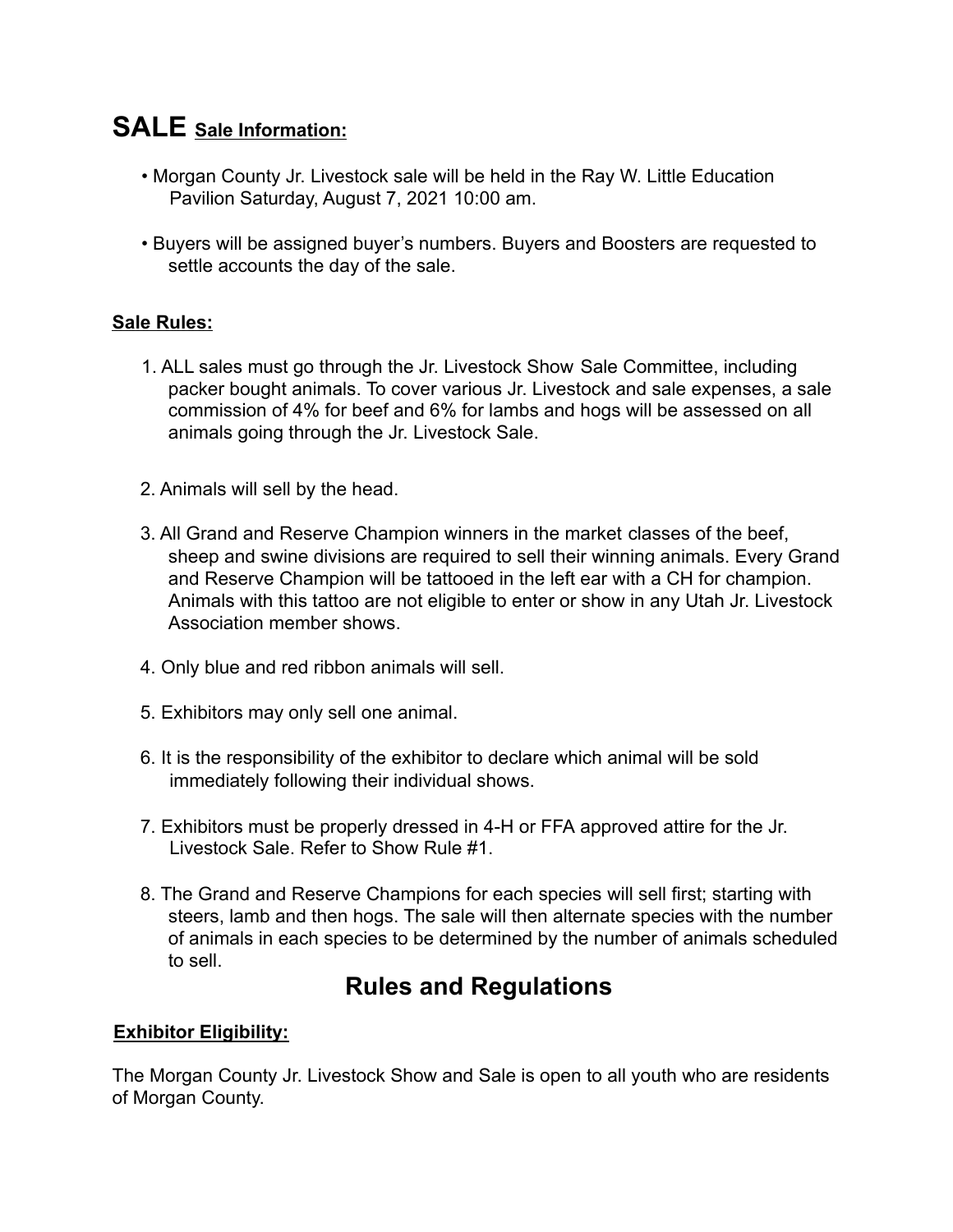To show and sell an animal, exhibitors must be:

- 1. 8 years of age as of October 1 of the current 4-H year. Exhibitors can only show through the same season as their high school graduation, but not past their 19th birthday.
- 2. Exhibitors must be enrolled in 4-H or FFA by April 1 of the 4-H year. No enrollment will be accepted after April 1st.
- 3. Exhibitors must fill out an Educational Experience for each species shown.
- 4. All livestock to be sold must be a 4-H or FFA project with appropriate records. All exhibitors will be required to submit a finished, up to date 4-H Portfolio or FFA livestock record book by August 19, 2021.
- 5. An appreciation letter/Thank you note to all buyers/boosters must be submitted prior to receiving their sale proceeds. If these are not turned in by September 1st of the sale year, \$50 will be taken off the exhibitor's sale check. All checks must be cashed by December  $31<sup>st</sup>$  of the sale year.

#### **Livestock Eligibility:**

- 1. A 4-H/FFA member in Morgan County must have ownership of their market livestock by the tagging dates as specified by each species supervisor. The animal must be tagged with a Morgan County tag. Animals will be tagged at a tagging/weigh in: Date, time, and location to be announced. The animal must be raised in Morgan County.
- 2. All Exhibitors will be allowed to enter a maximum of 2 market animals per species/per exhibitor at the fair. Only one animal may sell. You can tag in more than 2 animals per species/per exhibitor, but there will be a \$5 charge for each additional tag. One (1) alternate animal per immediate family unit may also be tagged. Immediate family unit means brother and sister only. If a family has an alternate animal, it must be declared as such at tag in. If the alternate animal is to be used it must be assigned to a specific exhibitor prior to weigh-in at the fair, keeping in mind that no exhibitor may have more than 2 animals per species at the fair. If an exhibitor tags in 2 or more animals under their name, they would be exempt from using the alternate animal. Any alternate animal used by a family unit must also be qualified by showing at the June show.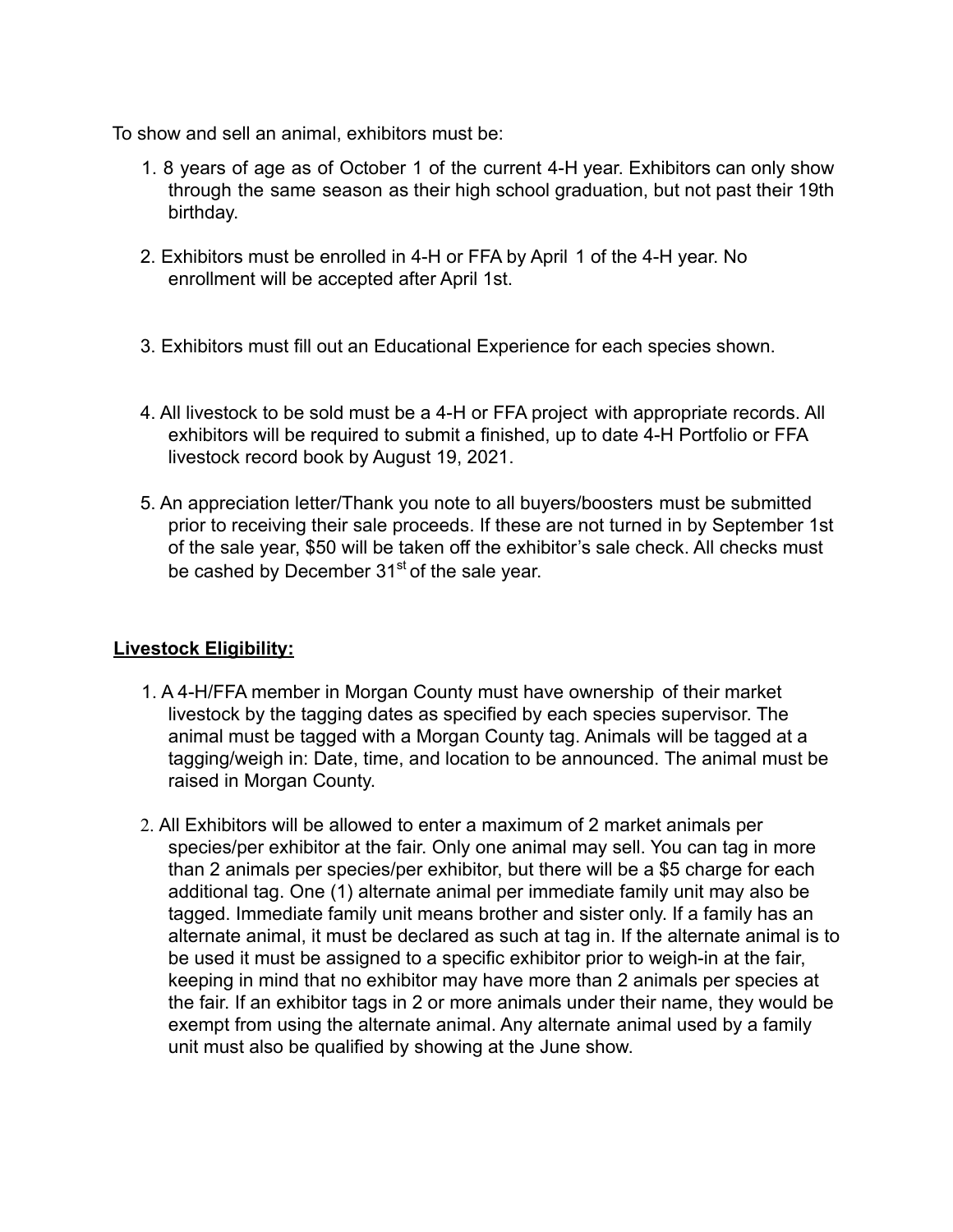3. Exhibitors must have shown EACH participating animal at the Morgan County Jr. Livestock June Show or any other state sanctioned Jr. Livestock show, in addition to the Morgan County Fair.

Exception for Hogs: Exhibitors must do one of the following in addition to the Morgan County Fair:

• Show EACH participating hog at the Morgan County Jr. Livestock June Show.

• Attend the entire hog show at the Morgan County Jr. Livestock June show and write a 2-3-page essay per Livestock Committee requirements. • Show EACH participating hog at any other state sanctioned Jr. Livestock show per their rules.

- 4. A Bill of Sale is required on all market animals and will need to be uploaded into FairEntry when you register for the June Show. Brand Inspections are required for all Market Beef and will need to be turned in at weigh-in at the Fair. Scrapie tags are required on all ewe lambs.
- 5. Minimum Weights: Beef 1100 pounds and up. Lambs 110 pounds and up. Hogs -240 and up. Weigh-In Rules will be as follows: An exhibitor can request an instant re-weigh before the animal leaves the scale the first time. The animal will then leave the scale, the scale will be zeroed out and the animal will immediately be re-weighed. Animals will not be allowed food or water before re-entering the scale. All animals will be dry when weighed. Sheep must be slick shorn with no blanket and will be weighed with standard lamb halter. All market animals will be divided into lots by weight. Lots will be posted following the weigh-in. Underweight animals can be shown in the exhibitor's showmanship class. There will be no feeder class. All underweight animals will need to be taken home following their show.
- 6. All animals will be subject to a health inspection at weigh-in. No animal will be exhibited or sold unless found to be in a thrifty, sound, disease free, healthy condition. Any animal found unhealthy will be removed from the grounds. All livestock FDA rules on the use of drugs will be the responsibility of the exhibitor. Anyone using drugs on livestock will have the animal withdrawn from the show and sale. Any animal carcass found with drug residue or condemned at slaughter will result in forfeiture of sale proceeds. Any animal force fed will not be allowed to show. During the livestock event, in the case of an animal requiring treatment, all medication must be pre-authorized by the Morgan Co. Jr. Livestock Committee. The committee reserves the right to collect blood samples for random drug testing. Unruly animals will be sifted at the discretion of the species chairman. The Jr. Livestock Committee will have the final decision on any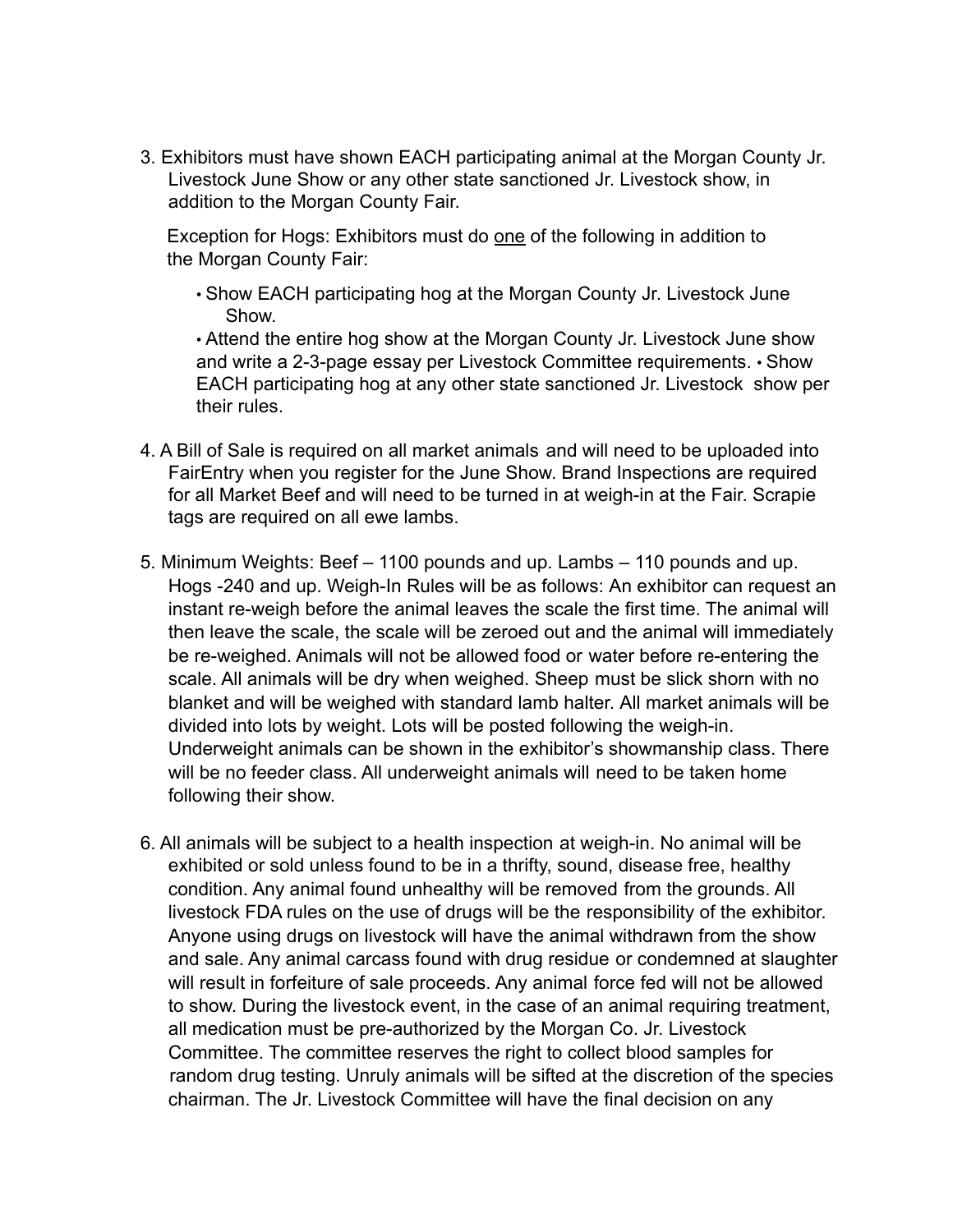animals sifted prior to the show. Any animal sifted during the Summer Show will not sell.

#### **Show Rules:**

- 1. Dress Code: 4-H A long or short sleeve shirt, which fastens down the front with a collar, is mandatory. Shirts must be solid white in color and need not be Western style. Black or blue pants are to be worn. There is to be a 4-H emblem or patch on all 4-H member shirts. FFA - Either a white shirt, tie and FFA jacket, or a white shirt with the FFA emblem and tie. The following will not be allowed: T-shirts, tank tops, tube tops, sleeveless shirts, vests and opened toed shoes. Exhibitors who fail to abide by dress standards will forfeit winnings
- 2. Exhibitors must show their own animal for showmanship. No adult will show for an exhibitor.
- 3. Showmanship will be divided into the following classes: 3-5 grade, 6-8 grade, 9- 12 grade of previous school year. Order of the classes will be posted.
- 4. Appropriate behavior of both youth exhibitors and parents is expected! There will be no tolerance for foul language or inappropriate treatment of animals, judges or show officials. Any infraction of this rule may result in a place reduction, forfeiture of premiums, and dismissal from the premises or banishment from future shows.

#### **Carcass Contest Rules:**

Each exhibitor is required to do the following:

- 1. Attend a carcass workshop, Dates to be determined.
- 2. Be properly dressed in 4-H or FFA approved attire.
- 3. Present your own animal to be ultrasounded that will sell in the Auction.

Any exhibitor/family member found to break any of the Morgan County Jr. Livestock Program rules contained in the Morgan Jr. Livestock Rules and Regulations, June Show Booklet or the Morgan County Fair Livestock Book before, during or after the county fair will forfeit up to all awards, sales monies and will not be eligible to enter the county fair for a minimum of at least one year following the rule infraction. The Jr. Livestock Committee will determine the severity of the penalty on a case-by-case situation.

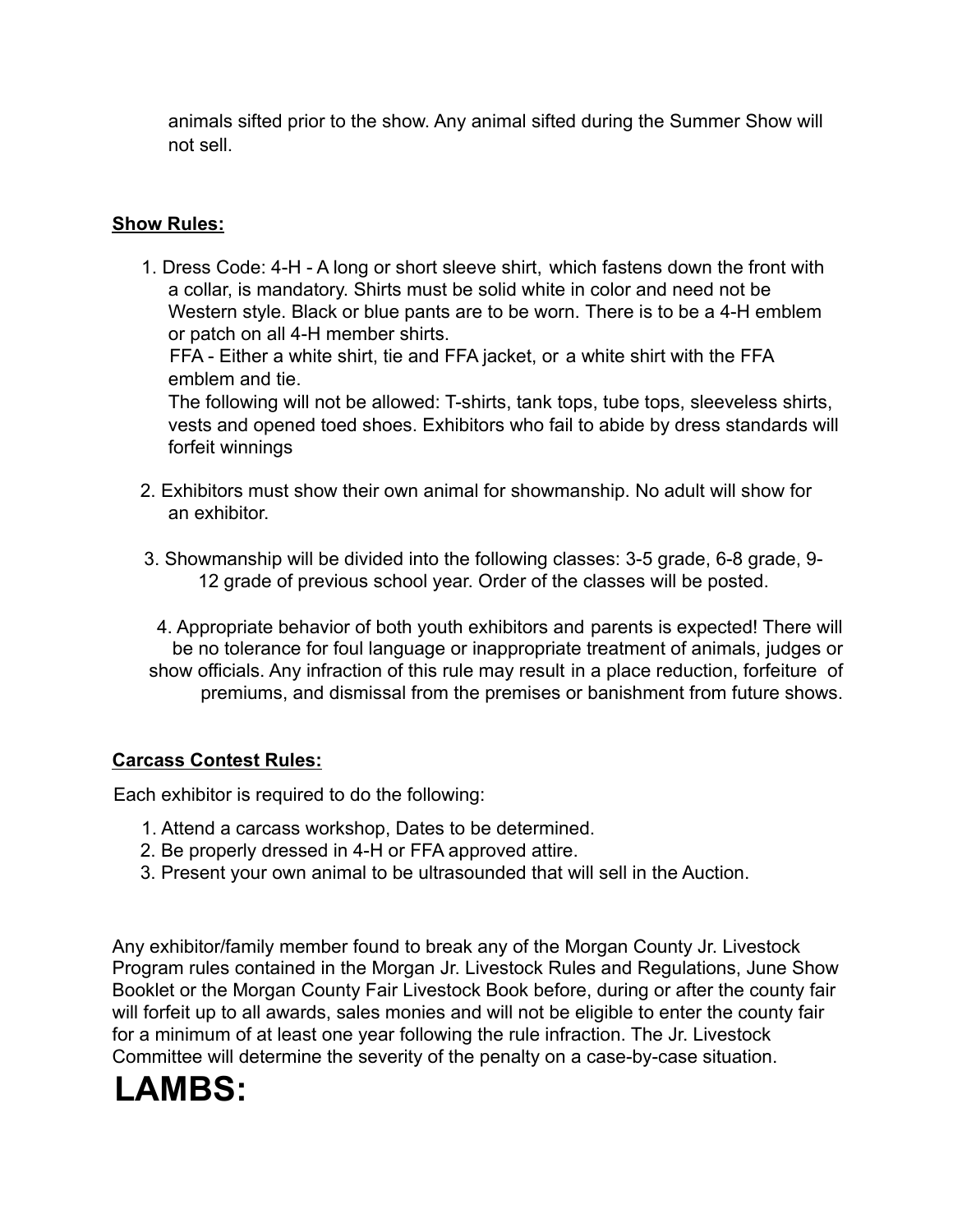## **Lamb Show**

Date: Wednesday, August 4, 2021 9:00 am Showmanship then Market Superintendents: Brian House, Ladd Peterson, Mike Kinghorn

#### **\*\*PLEASE REFER TO THE RULES AND REGULATIONS\*\***

- 1. Enter and weigh-in Sheep exhibits Tuesday, August 3, 2021 between 5:00 - 8:00 pm
- 2. Pens will be built for each exhibitor. Pen assignments will be made by chairman.
- 3. Pet Lamb Show will be held between the showmanship and market show. Entrants must be under 8 years of age. Can register at show.

## **4-H & FFA**

#### **Showmanship**

Lot 1 - Senior Lot 2 - Intermediate Lot 3 – Junior

### **Market Lambs**

Lot 1 - Market Lambs (110 pounds and up) **HOGS: Hog Show**

Date: Thursday, August 5, 2021 8:00 am Showmanship then Market Superintendents: Brady Peterson, Emily Peterson, Colby Kuhn, Brittany Kuhn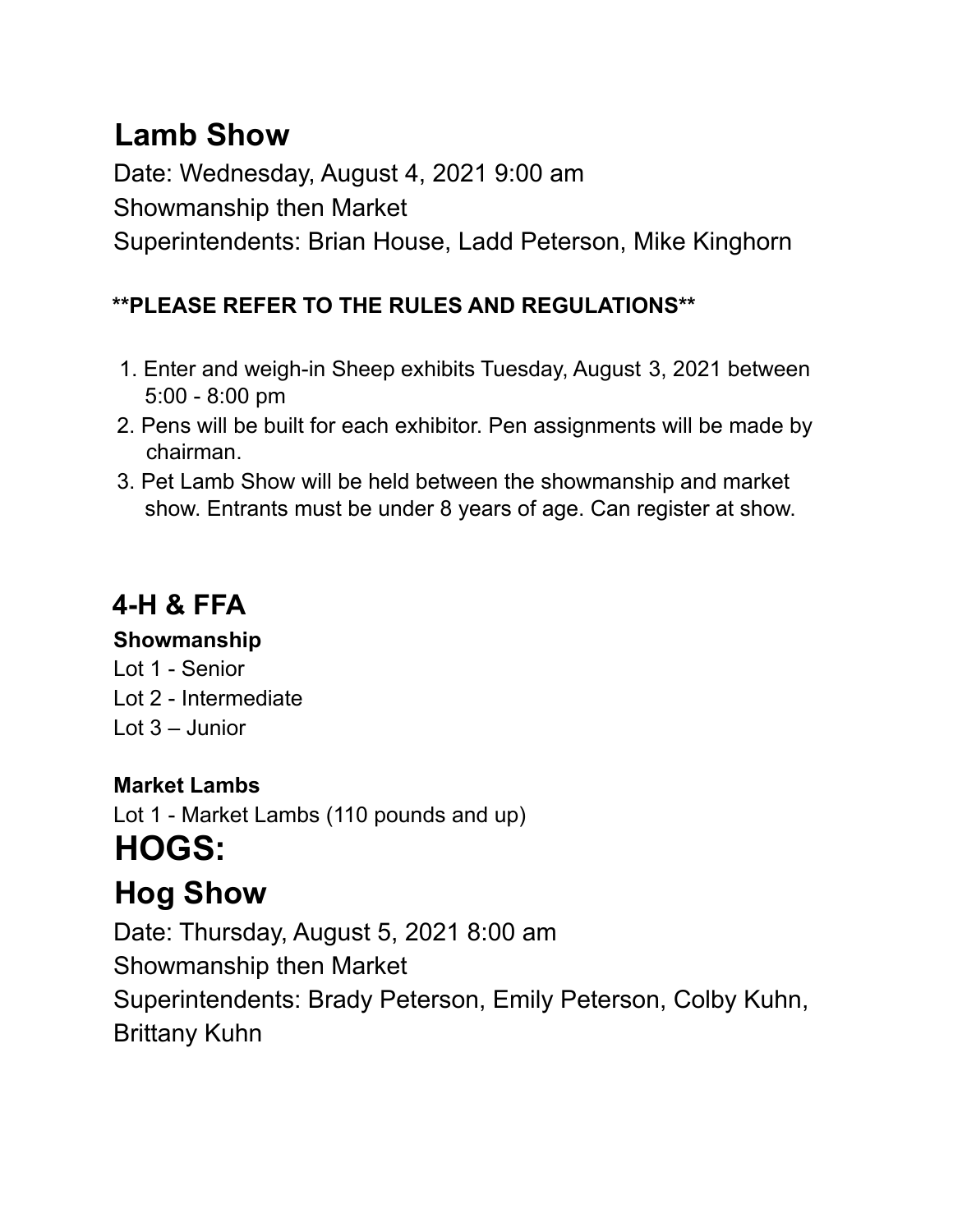### **\*\*PLEASE REFER TO THE RULES AND REGULATIONS\*\***

- 1. Unload and weigh-in swine exhibits between 5:00 8:00 pm. Wednesday August 4, 2020.
- 2. Hog exhibitors will be allowed to enter a maximum of 2 market hogs at the fair. Only one animal may sell.
- 3. Pens will be built for each exhibitor. Pen assignments will be made by chairman.
- 4. Pet Hog Show will be held following market judging. Participants must be between the ages of 6-7 years with a 4-H/FFA member present to help - Limited to 20 participants. Please pre-register with Brittany -Kuhn 801-941-9613

## **4-H & FFA**

#### **Showmanship**

Lot 1 - Senior Lot 2 - Intermediate Lot 3 – Junior

### **Market Hogs**

Lot 1 - Market Hog (240 pounds and up) **BEEF:**

## **Beef Shows**

Date: Thursday, August 4, 2021 6:00 pm Heifer Show Date: Friday August 5, 2021 10:00 am Market Beef Show Showmanship then Market Superintendents: Jason Morgan, Rhonda Morgan, Justin Pentz

### **\*\*PLEASE REFER TO THE RULES AND REGULATIONS\*\***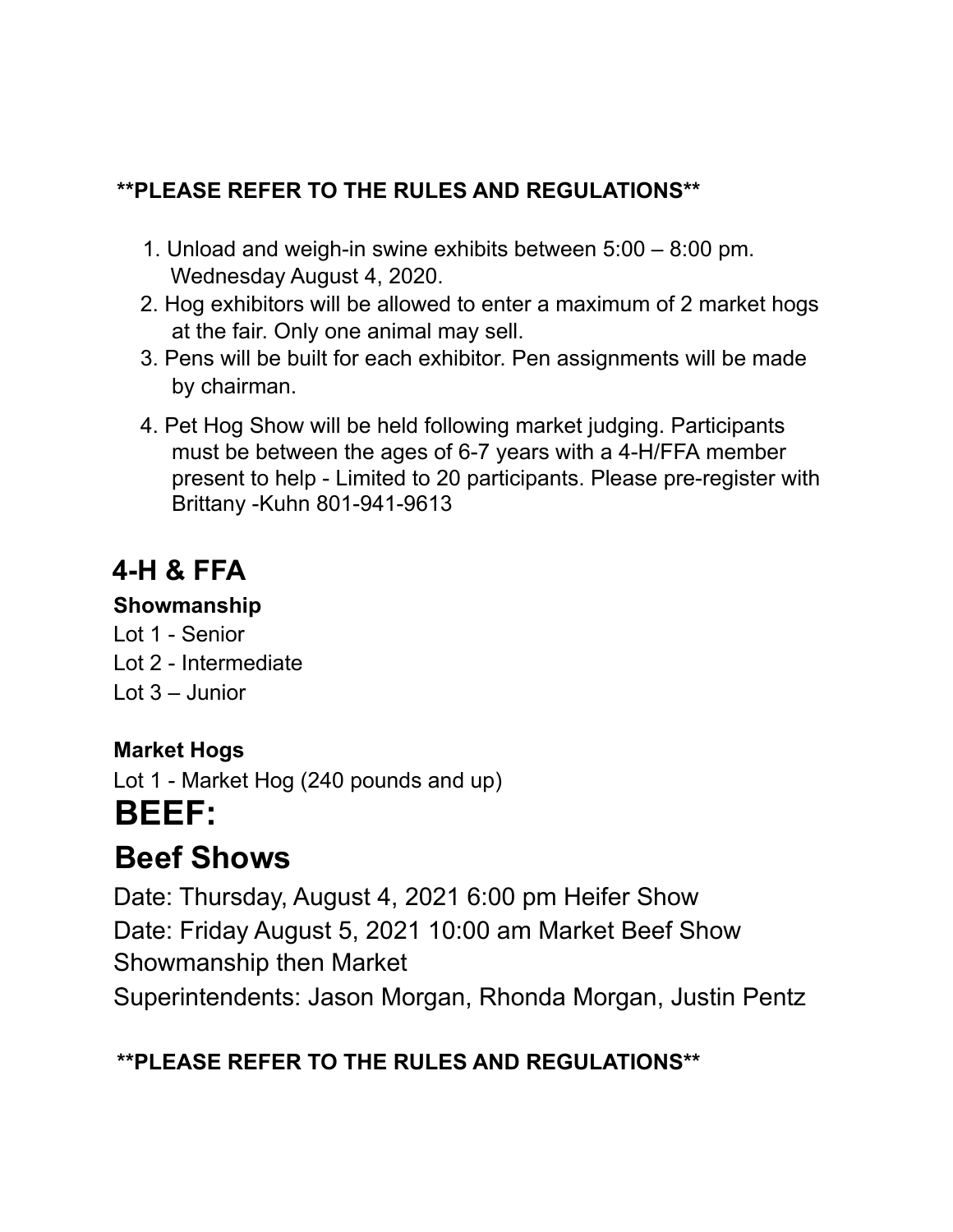- 1. Enter and weigh in Market Beef exhibits Thursday, August 4, 2021 between 1:00-3:00 pm
- 2. Market heifers cannot be shown as breeding heifers.
- 3. Pet Calf Show will be held between showmanship and market judging of the 4-H/FFA Show. Entrants must be under 8 years of age. Please pre-register with Jason or Rhonda Morgan 801-940-7534

## **4-H & FFA**

#### **Showmanship**

Lot 1 - Senior Lot 2 - Intermediate Lot 3 - Junior

#### **Market Beef**

Lot 1 –Market Steer or Heifer (1100 pounds and up)

#### **Breeding Beef Females**

Lot 1 -Calves born after January 1, 2021 Lot 2 - Heifer born 2019

## **CARCASS CONTEST**

DATE: Thursday, August 5, 2021

To participate you must fulfill all the following: Failure to complete any of the requirements will disqualify you from the competition!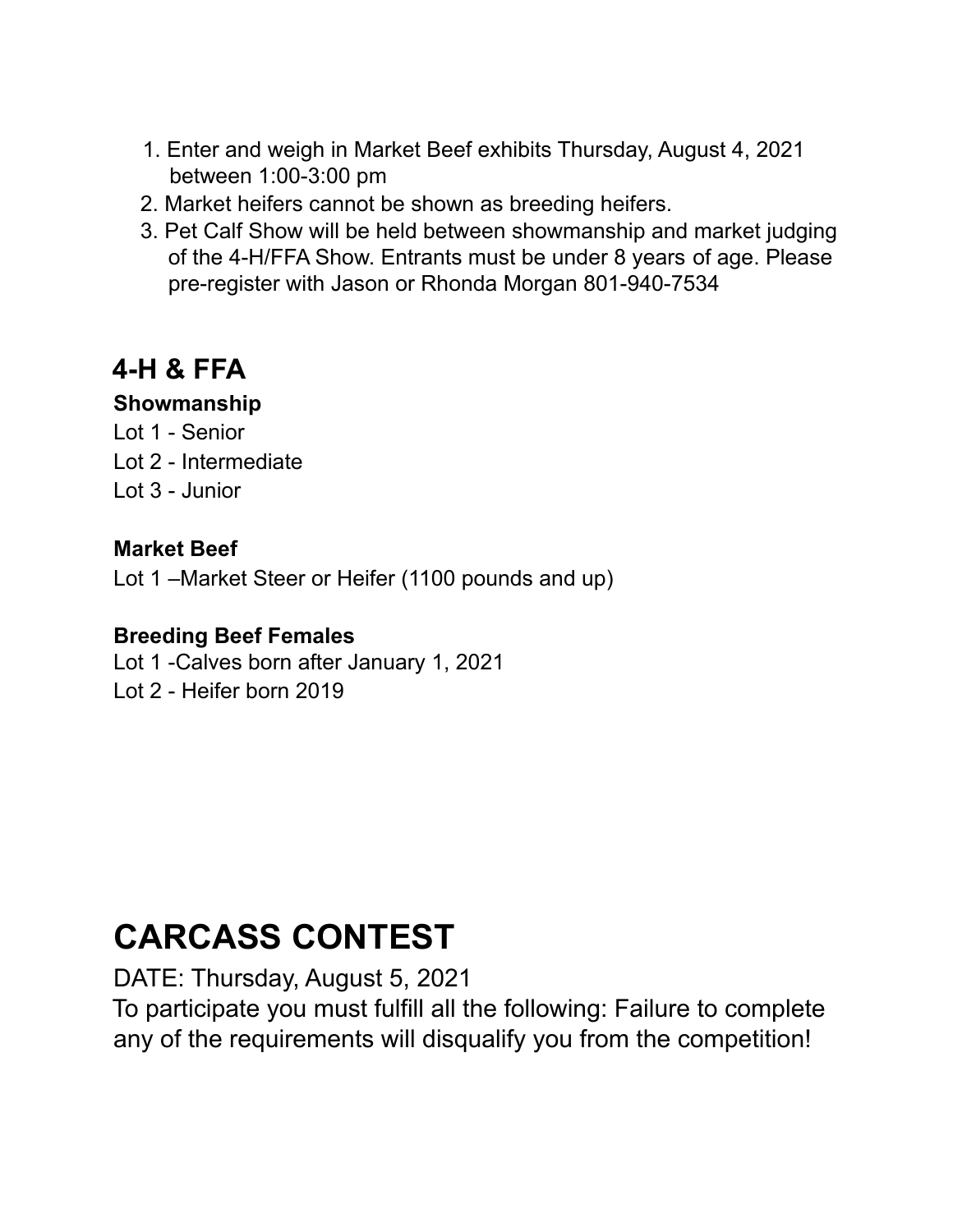1. Attend a carcass workshop, Dates TBD 2. Be properly dressed in 4-H or FFA approved attire. 3. Present your own animal to be ultra-sounded that will sell in

the Auction.

The winners of the Carcass contest will be presented before the livestock sale and will be given a belt buckle. The Grand and Reserve carcass contest winners will sell in the order that their animal would fall into the sale order. They will be mentioned during the sale and indicated in the sale brochure.

# **JUDGING CONTEST**

DATE: Friday, August 6, 2020 5:00 pm

- 1. There will be a brief introduction on how to judge animals and then the judging contest will take place. Livestock judging rules will apply and the following classes of animals will be judged. Sheep, Hogs, and Steers.
- 2. There will be four classes in the contest:
	- Beginner
	- Intermediate
	- Senior
	- Open
- 3. There will be cash prizes for  $1<sup>st</sup>$ ,  $2<sup>nd</sup>$ , and  $3<sup>rd</sup>$  place.
- 4. The decision of the livestock committee will be final, and the winners will be announced in a timely manner and will be posted at the livestock pavilion.

## **Livestock General Information:**